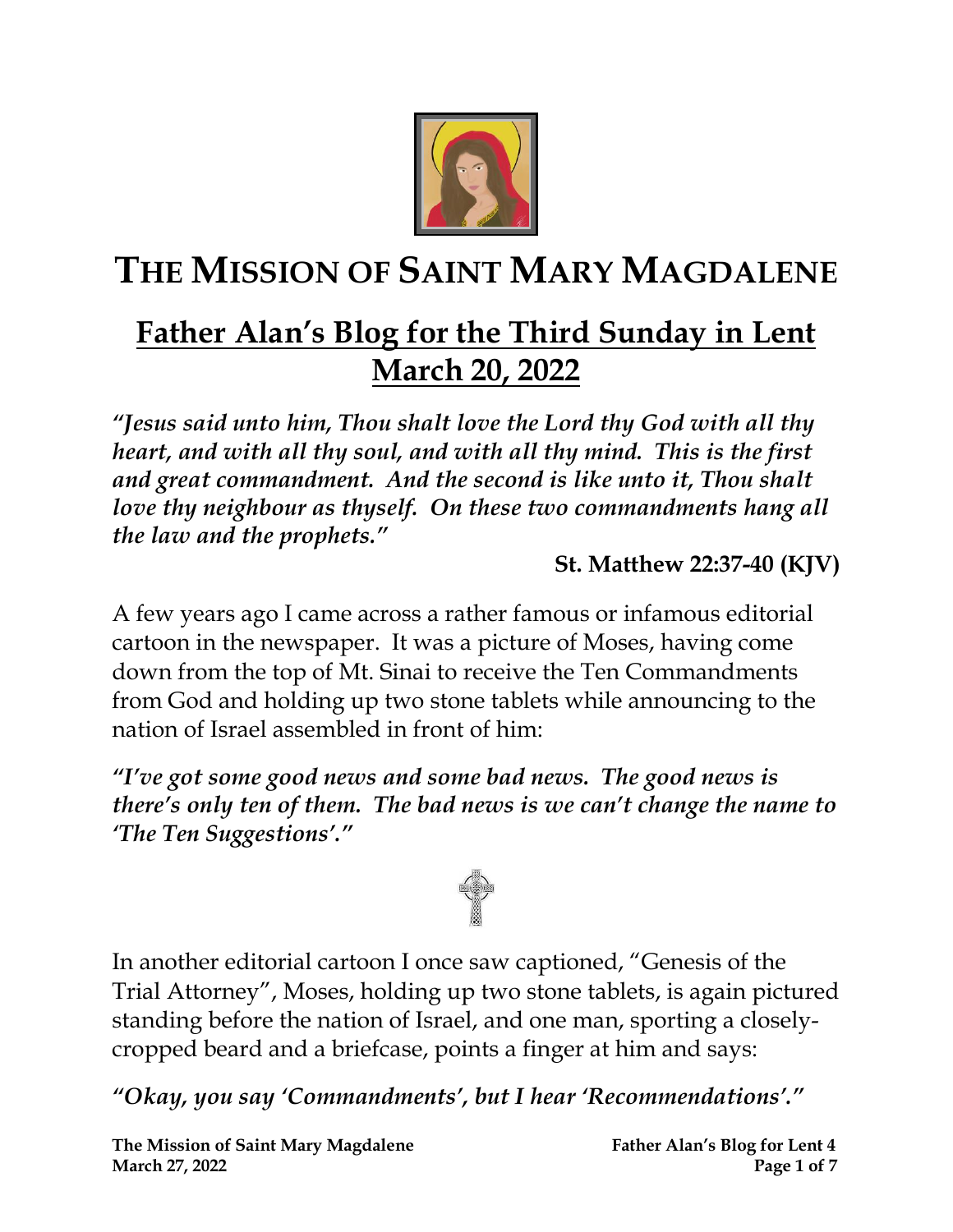

As we heard last week, God delivered the law to Moses on Mt. Sinai by giving him Ten Commandments carved upon two tablets of stone:

- **Four of these Commandments were inscribed on the first tablet and dealt with how we should love God; and**
- **Six Commandments were engraved on the second tablet and dealt with how we should love our neighbour.**

Accordingly, as our Lord Jesus Christ emphasized 1,500 years later (St. Matthew 22:37-40), the whole of God's law is founded on these two precepts of loving God and neighbour:

*"Thou shalt love the Lord thy God with all thy heart, and with all thy soul, and with all thy mind. This is the first and great commandment. And the second is like unto it, Thou shalt love thy neighbour as thyself."*

As a consequence, many so-called Christians today really do not see the need to obey the Ten Commandments in totality, citing that they are ancient Jewish laws (which have been superseded by what Jesus said above), and further, by what He accomplished through the Cross of Calvary – namely our salvation from sin and death and, also, **freedom FROM the law**. Yet, **as TRUE Christians**, it is best if we each endeavour to keep all ten of them. For, as St. John counselled in his First General Epistle (2:3-6):

*"Now by this we know we know Him if we keep His commandments. He who says 'I know Him', and does not keep His commandments is a liar, and the truth is not in him. But whoever keeps His word, truly the love of God is perfected in him. By this we know that we are in Him. He who says he abides in Him ought himself to walk just as He walked."*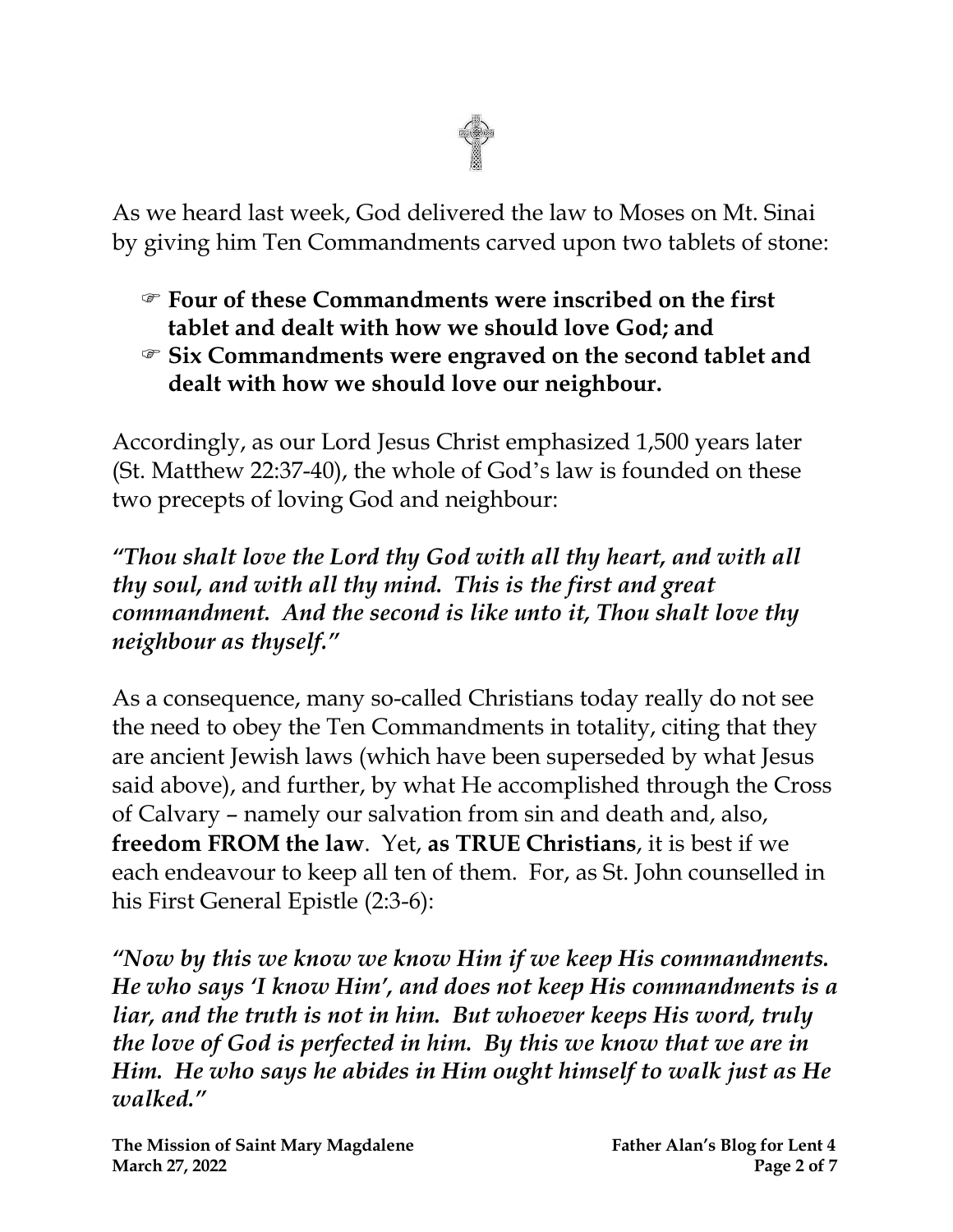Interestingly, Jesus Himself praised the Church at Ephesus for doing the very same thing when He "dictated" to His scribe St. John the Apostle (Revelation 2:22):

*"And you have tested those who say they are apostles and are not, and have found them liars."* 



So then, who are "true Christians" and not "liars"? To help answer this question, let's read further on in the Book of Revelation to see what it has to say on the subject:

- 1. *"And the dragon was enraged with the woman, and he went to make war with the rest of her offspring* **who keep the commandments of God** *and have the testimony of Jesus Christ."* **(12:17);**
- 2. *"Here is the patience of the saints; here are those* **who keep the commandments of God** *and the faith of Jesus."* **(14:12); and**
- 3. *"Blessed are those* **who do His commandments** *that they may have the right to the tree of life, and may enter through the gates into the city."* **(22:14).**

Also, according to American pastor Dr. Bob Thiel on COGWriter.com, Holy Scripture attests to the following:

- **First, all of the Ten Commandments are mentioned as being in effect** *even before Mount Sinai***;**
- **Second, Jesus taught all ten of them;**
- **Third, all ten of them were in effect** *after the crucifixion***;**
- **Fourth, St. Paul taught all ten of them, specifically noting that they were not done away with; and**
- **Fifth all ten of them are mentioned by various other New Testament writers.**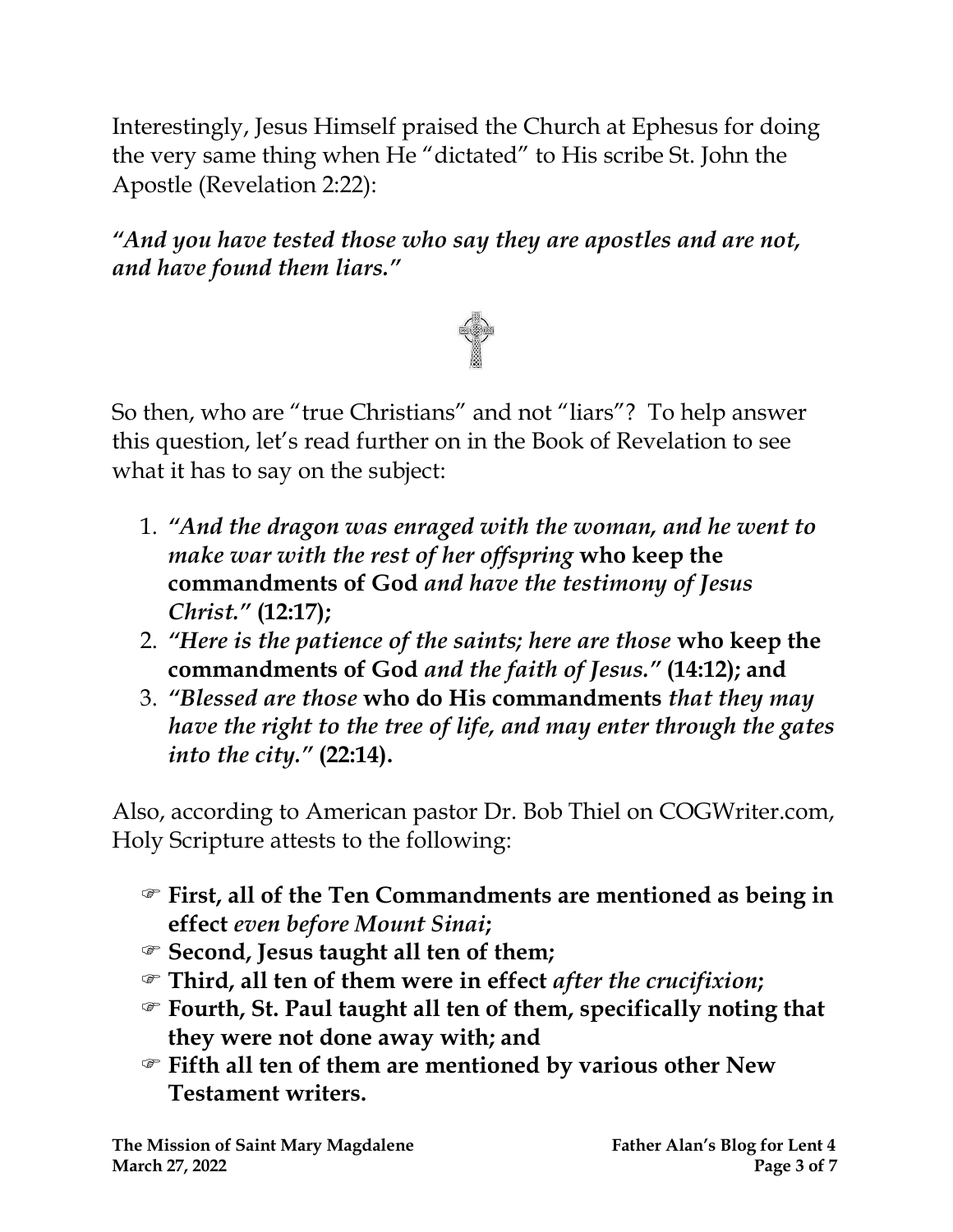Thus, any views which advocate that the Ten Commandments are no longer pertinent are what I would call "traditions of men" – which our Lord Jesus strongly denounced (St. Matthew 15:6):

### *"Thus you nullify the word of God for the sake of your tradition."*

Moreover, in my humble opinion, **it would be contrary to what Holy Scripture clearly says** to teach today's Christians that the Ten Commandments are no longer in effect. Not surprisingly, then, I agree wholeheartedly with King Solomon's conclusion to his Old Testament Book of Ecclesiastes (12:13b):

#### *"Fear God and keep his commandments, for this is the duty of all mankind."*

As I mentioned last week, in order to ascertain their meaning for us in today's world (in general) and in this Lenten season (in particular), today we will begin our detailed examination of each of the Ten Commandments (as found in Exodus 20:1-17), starting with the four that pertain to loving God.



The First Commandment (Exodus 20:3):

#### *"Hear the Law of God which was given to Israel in old time. God spake these words and said: I am the LORD thy God; Thou shalt have none other gods but me."*

This commandment forbids the worship of false gods and goddesses. In addition, it excludes **polytheism** (the belief in many gods), insisting instead on **monotheism** (the belief in only one God). Likewise, the worship of **created things**, such as celestial bodies (e.g., the sun, moon, stars, and planets), or flora (e.g., trees, flowers, and other plants), or fauna (e.g., cows, bulls, fish, and birds), being also a form of idolatry, is forbidden by the first commandment.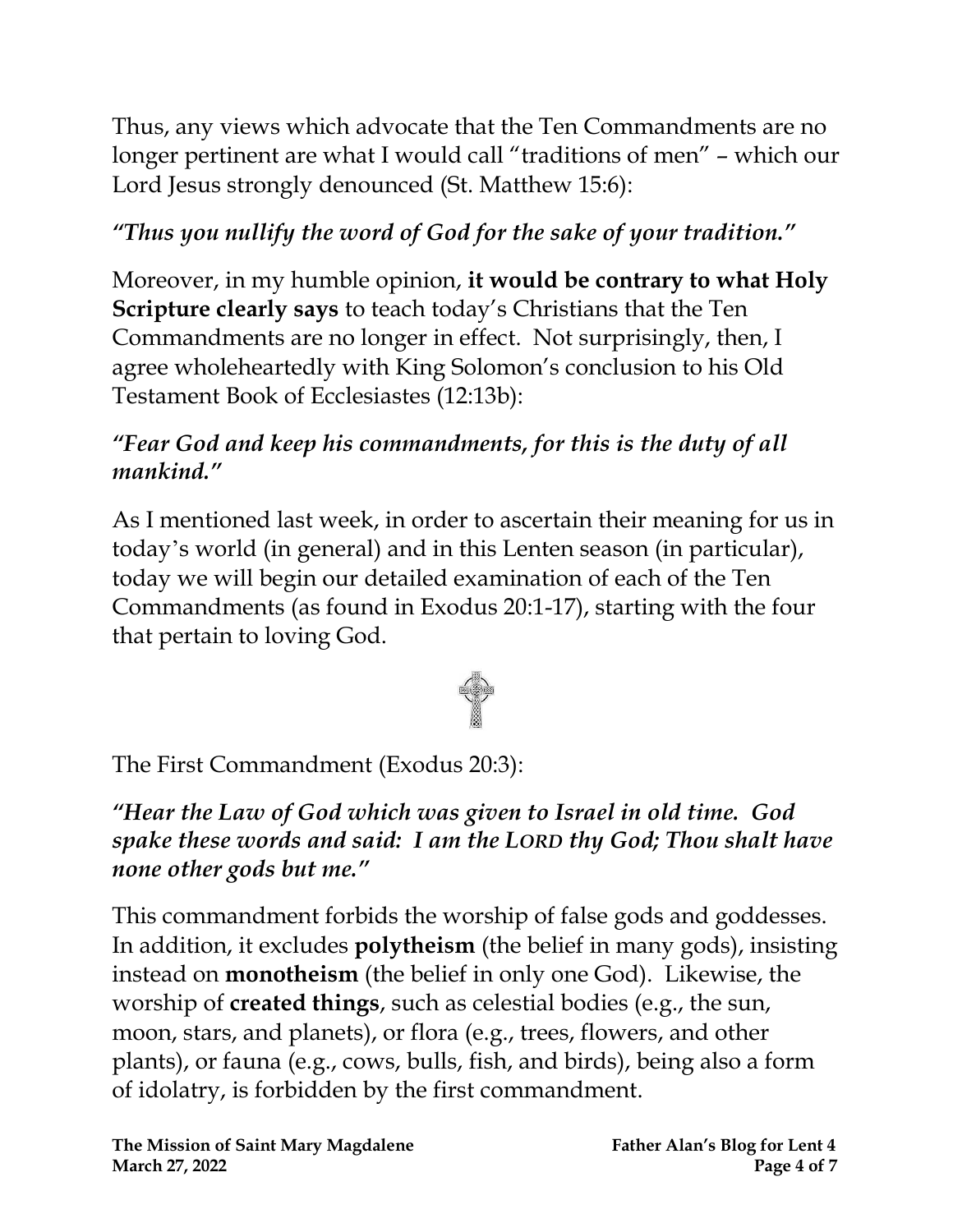"Other gods" can also include anything that robs us of our reverence of Almighty God, such as: obsession with money; being married to one's work or TV, computers, cell phones, and social media; celebrity gossip; pornography; or alcohol, drug, and sex abuse. All of these can become gods to us **in that our world CENTRES around them**. In the same way, any hobby, relationship, person, or any thing that comes before – or between – you and Jesus Christ in your earthly life is a god. Literally anything that occupies you and your time more than God does – **including being self-absorbed** – is a god. Therefore, as St. Paul urges us (1 Corinthians 10:31):

*"Whatsoever you do, do it all to the glory of God."*



The Second Commandment (Exodus 20:4-6):

*"Thou shalt not make to thyself any graven image, nor the likeness of any thing that is in heaven above, or in the earth beneath, or in the water under the earth. Thou shalt not bow down to them, nor worship them.*

 *For I the LORD thy God am a jealous God, and visit the sins of the fathers upon the children unto the third and fourth generation of them that hate me, and show mercy unto thousands in them that love me and keep my commandments."*

This commandment has a lot to do with the first commandment, in that it deals with the **things we worship**. As such, this commandment forbids **idolatry** (such as: worshipping statues of Caesar; making golden calves; or building temples to Artemis for example). While we may not have actual carved stone idols, whatever it is that we build up to be more important than God in our lives puts us at risk for the same sort of idolatry. This could be as simple as: building up a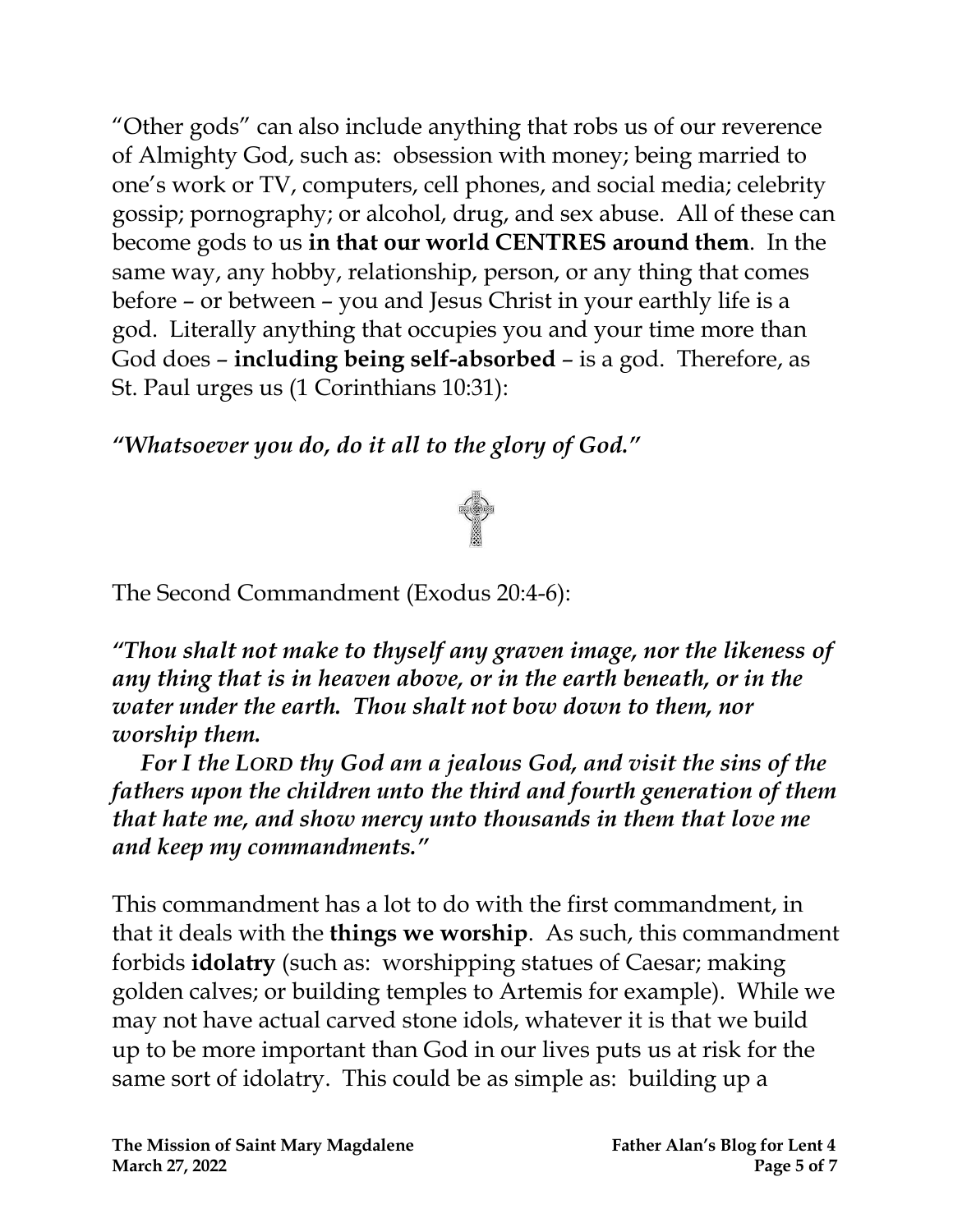collection of something that becomes our primary focus; or spending too much time on social media, cell phones, computers, or TV; or worshipping human idols like athletes, movie stars, or musicians. Similarly, it is forbidden to worship any creature, image, or picture **even one that we imagine in our minds**. Also, the spiritual importance of the second commandment extends even further, as it forbids participation in every kind of superstition, black arts, or witchcraft, in addition to using mere human inventions (such as non-Holy Scripture-based traditions) in the worship of Almighty God.



The Third Commandment (Exodus 20:7):

#### *"Thou shalt not take the Name of the LORD thy God in vain: for the LORD will not hold him guiltless, that taketh his Name in vain."*

This commandment demands that the faithful **are to HONOUR the name of God**. It only makes sense that if we are to love God with all our heart, soul, mind, and strength, then, naturally, we are to respect the name of God with equal passion and vigour. Hence, if we curse using God's name – which does not only mean using the Lord's name in a profane way, but also includes using it casually (as in the ever popular text acronym "OMG") – or if we insult what is Holy and perfect in His eyes, we have broken the third commandment. All false oaths sworn in God's name and all informal appealing to the name of God are similarly forbidden. Religious hypocrisy, especially, is a horrid breach of this commandment, as is praying and worshiping God without serious, reverent, and sincere faith (for Satan's plan is to see as often as possible God's name stumbled and maligned to the lowest degree). Indeed, as the Psalmist exhorts us (Psalm 96:9):

*"Worship the LORD in the splendor of his holiness; tremble before him, all the earth."*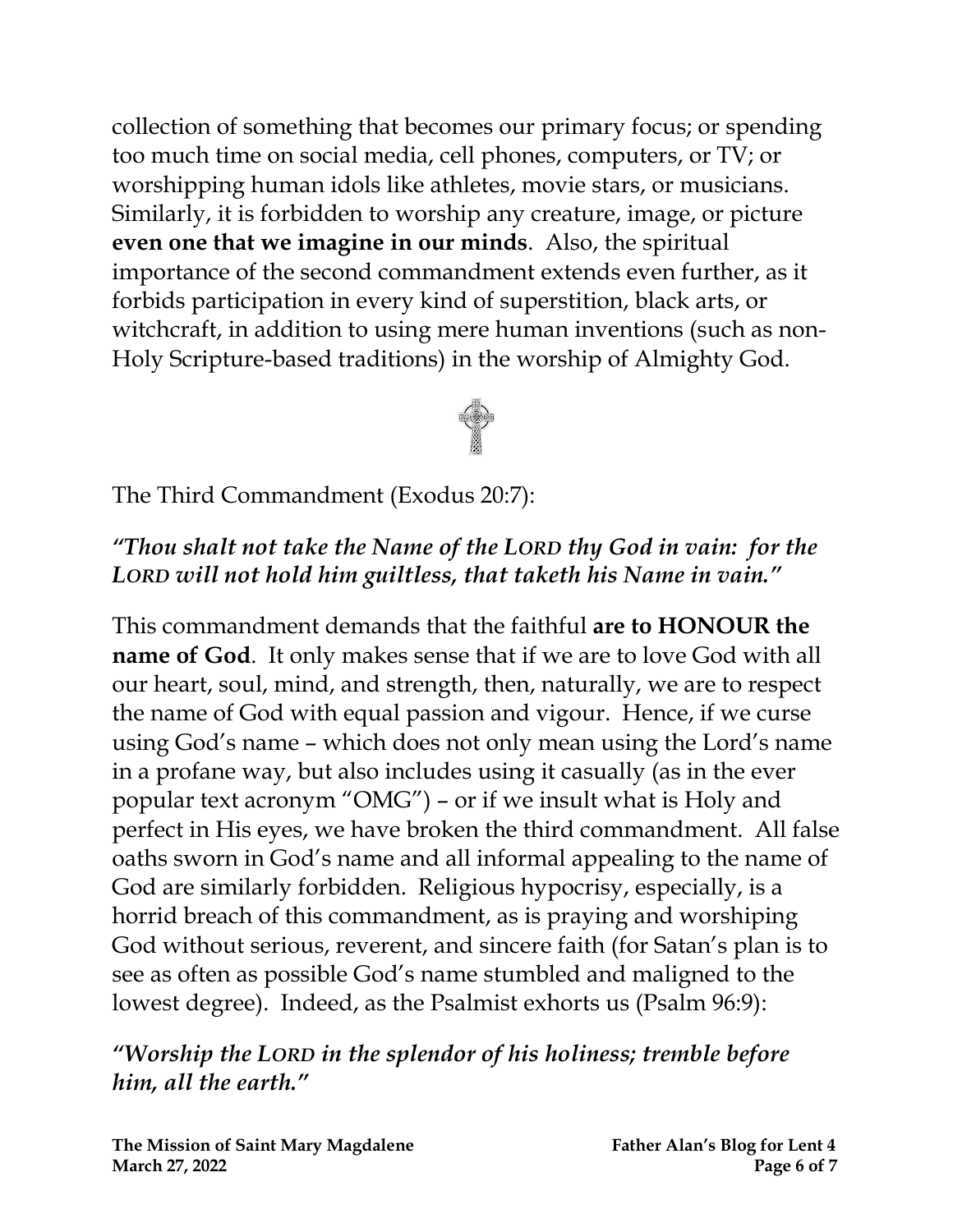

The Fourth Commandment (Exodus 20:8-11):

*"Remember that thou keep holy the Sabbath day. Six days shalt thou labour, and do all that thou hast to do; but the seventh day is the Sabbath of the LORD thy God.*

 *In it thou shalt do no manner of work, thou, and thy son, and thy daughter, thy man-servant, and thy maid-servant, thy cattle, and the stranger that is within thy gates. For in six days the LORD made heaven and earth, the sea, and all that in them is, and rested the seventh day: wherefore the LORD blessed the Sabbath day, and hallowed it."*

Whether you have never kept the Sabbath day – or **have failed to keep it just ONE time** – you have broken the fourth commandment. The Jewish celebration of Sabbath or "Shabbat" begins at sundown on Friday evening and lasts until sundown on Saturday evening. In the meantime, Anglican, Roman Catholic, Protestant, and Orthodox Christians tend go to church on Sunday (rather than Saturday), treating it as the "Lord's Day", in honour of the first Easter Day when Jesus Christ rose from the dead. Be that as it may, the Sabbath should be **one day of rest per week** from worldly labour. However, our Lord Jesus Christ made allowances for works of necessity, charity, and piety to be done on the Sabbath day when He said (St. Mark 2:27):

#### *"The Sabbath day was made for man and not man for the Sabbath."*

Conversely, all works of luxury, vanity, or self-indulgence **in any form** are strictly forbidden. Likewise, trading, paying wages, settling accounts, writing letters of business, worldly studies, travelling, social visits, journeys, or frivolous conversation are not in the spirit of keeping the Sabbath day **holy**. All the same, even though working on the "primary" Sabbath day (that is, Sunday) is generally discouraged, there are certain people who are required to work on that day for